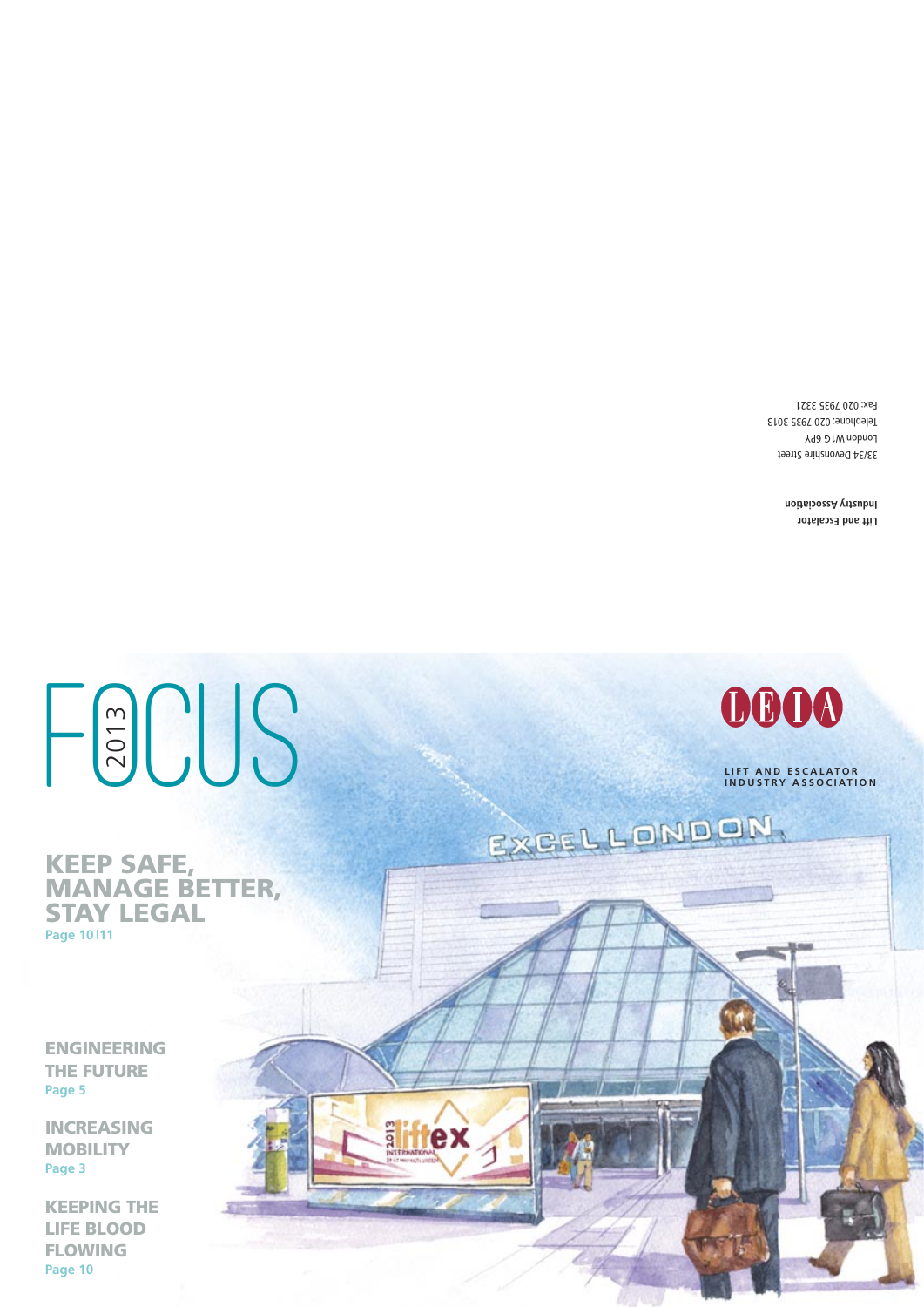London, where I hope to have the opportunity of meeting many people from our industry and its customers.

Terry Potter, Managing Directo

The past year has seen a number of the Association's strategic objectives being realised, giving us the enthusiasm and momentum to continue moving forward at a challenging time for the industry. Statistics show there has been very little growth and the short-term prospects do not indicate that this will change. As with all sub-contracting work the process of getting paid is a critical issue and we are actively lobbying Parliament on payment and PQQS issues, which impose such a cost burden on contracting companies. The Association is also very supportive of the introduction of Project Bank Accounts and how this might ensure quicker payment as well as protect payments should the main contractor go out of business. See *Keeping the life blood flowing*, page 10.

LEIA has also been busy in developing and improving its direct services to members. The new LEIA website was launched 6th November 2012, providing a number of functions to help visitors and members to navigate easily around the website. There will be a continual updating of material available as well as regular posting of new information to members and visitors to the public pages. Last year we undertook the biggest overhaul of the LEIA Distance

Learning Course since it was first introduced in 1983. (See page 8 *Keep your distance*) The course has been hosted by the University of Northampton since those early days but due to industry demands and reduced funding levels from the University, the cost to students of course study units would have risen very significantly. It was decided that LEIA should take over responsibility, with the assurance that it would not only maintain the high levels of course content and learning outcomes that students and employers have experienced in the past but also aim to improve on the learning experience of the students. ELA

mandatory requirement of LEIA membership. Such strengthening of membership criteria is always considered carefully, balancing the benefits of raising standards with the risk of deterring new members. We recognise that achieving this standard demands planning and resources, so members will be given time to put the necessary systems in place, helping to sustain the Association's objective of continuous improvement.

Web technology is also being used to communicate interactively with members across the

Against this background it was gratifying for LEIA to receive an award for 'Outstanding Performance' by the European Lift Association at its 2012

National Assembly in Warsaw. The award was in response to the work LEIA and its members contribute to the European Lift Association as well as LEIA initiatives

undertaken in the UK.

I am very grateful to the individuals from LEIA member companies who give much time and energy to supporting the Association's work. It is encouraging to see increased attendance by members at LEIA Council meetings and growing Committee representation over the last year. In particular I would like to give my personal

country, rather than face to face. For example a webinar was set up to enable members unable to attend the presentation at the Council meeting about the significant changes that have been made to the LEIA Distance Learning Course. Feedback on the webinar was very good and we may review what other topics could be covered using this medium in the future. Industry's commitment to health and safety has been further endorsed following a decision to make OHSAS 18001 a

thanks to Andrew Evans, KONE, who has been an energetic and committed LEIA President for the past three years, particularly in the area of health and safety. (See page 4.)

David Warr, Titan Elevators, takes on the role of LEIA President and I look forward to working with him over the next two years, particularly in the area of improving maintenance and modernisation services. (See page 5 *Engineering the future.*) His term of office begins auspiciously with the record-breaking LIFTEX 2013 at Excel

## **FOCUS 2013** 213

# **NO TIME LIKE THE PRESENT**

The new President of LEIA, David Warr of Titan Elevators, is taking up his role with enthusiasm, building on the momentum for change encouraged over the past three years by his predecessor Andrew Evans of KONE. In line with LEIA policy of appointing its Presidents alternately from large and small member businesses, David Warr brings the experience of founding his own company and the particular issues facing smaller



equitable approach to maintenance contracts and the importance of workforce training for example.

David believes these issues are interlinked and that underpinning them all is technical competence combined with talent management. "When running a company, you must know your people and then put them in the right place for their skills and abilities," he comments. He started Titan Elevators in 1997, with business partner John Flynn (recently retired) and now has a workforce of more than 70 direct employees.

His career in the industry began by chance, when his school careers advisor sent him on visits to several engineering companies, including Bennie Lifts – and he was hooked. "I loved it, I became an







apprentice at 16, and have been in the industry ever since."

Trained firstly in construction, then in servicing, David believes that a service engineer must understand construction too. David also believes that all companies should be committed to continuous and appropriate training, so that a pool of talent is created that circulates in the industry. It is frustrating to take on so called 'qualified engineers' to discover they need retraining to be able to do their job correctly, he says.

He supports the principles of the proposed LEIA Code of Conduct on Maintenance, convinced that the people involved within the industry must understand the importance of quality and safety. They should also be the voice of reality, helping clients understand what they are actually getting for their money and also how the money paid is calculated to reflect the service they receive.



Modernisation rather than newbuild is another hot topic in the industry. Contrary to what many people might think, modernisation is not the short-term cheap solution at times of economic recession, says David. "Modernise an existing lift properly, and it can give another 30 years service," he says. A new lift could be installed for less money, but may have a significantly shorter lifespan. Clients need to be made aware of these facts before putting pen to paper.

Titan Elevators have just been awarded the contract to maintain the lifts, escalators and cradles at the iconic Lloyds of London building. The invitation came after the company had modernized the 14 escalators within the building. Clearly delighted at this success, David reverts to his earlier theme about talent management. "We must train people properly, and then let them get on with being engineers."

## **ENGINEERING THE FUTURE**

David Warr, President

players in the industry. Undeterred by the workload, he regards becoming President as both a privilege and a commitment. "Why belong to something and not contribute?" he says, simply.

There is more consensus than difference across the sector, regardless of member company size. The drive to improve health and safety in the workplace, the need to provide a practical and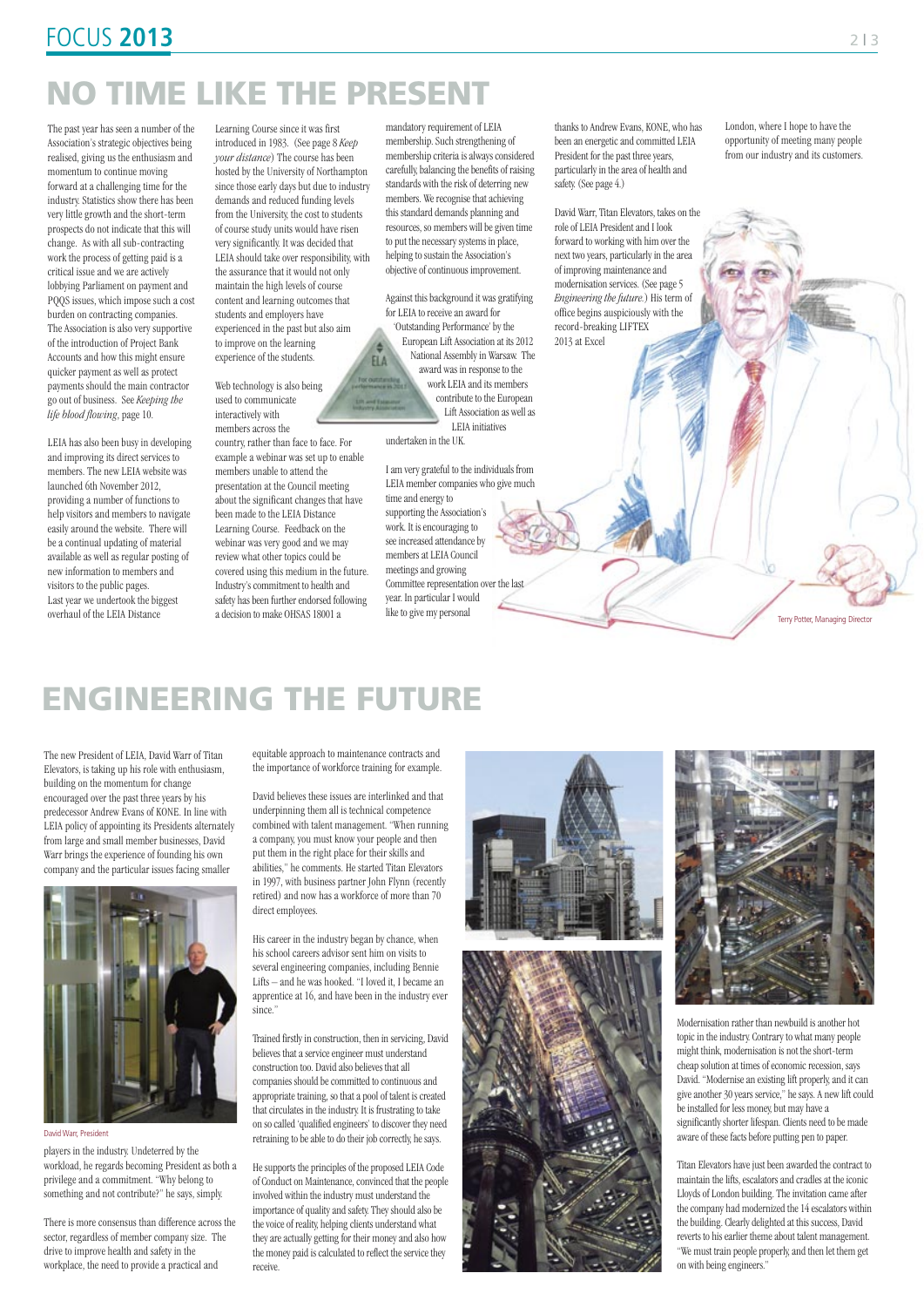The past three years, in the specialized small world of the Association, has seen dramatic change. Not long after becoming President , the horror of three people losing their lives in four months convinced me of the importance of engaging with everyone necessary to bring about improving safety in the workplace . We initiated frank and open dialogue with the Health & Safety Executive and I am proud that this has become an established and productive relationship.

We also reviewed the structure of LEIA meetings, concerned to increase attendance and consolidate membership. This has really worked well, by establishing Council meetings in Manchester as well as London and

building other events around the country.

We have also sought to modernize some aspects of the Association. Whilst recognizing the importance of good practice and governance, it is important also to balance the need to be compliant with the need to understand and communicate with our members, their customers, regulatory bodies and the public. The world is changing and we need to move with the times, whilst never forgetting commitment to professionalism.

The past three years have also been challenging economically. The perceived wisdom has been that at time of downturn, maintenance and refurbishment are the solid anchor for

survival. But this can be illusory. When individual governments and customers, whether businesses or householders, stop spending, the belt can be tightened more quickly on the basic outgoings. That has been harder than expected.

The important thing for companies to do is to identify what their customers need to do to stay in business, helping them to find competitive advantage through products and processes. Retailers need to provide their customers with a pleasant and enjoyable and above all, safe environment in which to shop. The Duty of Care for suppliers and customers has increased significantly and in the increasingly litigious environment created by the no win, no fee policies of some legal

Andrew Evans, Outgoing President

## **FOCUS 2013** 4 | 5

## **LEADERSHIP AT A TIME OF CHANGE**

While LEIA has been expanding its activities regionally over the past year, there have been significant moves in developing representation in the devolved nations through the Association's membership of the Specialist Engineering Contractors (SEC) Group. In June 2012, SEC Group Scotland was launched with the key aim *Getting work, getting paid,* through improving and modernising

## **BEYOND BOUNDARIES**

firms, it is down to private enterprise to come up with solutions rather than try to influence legislation.

This is where the decision by LEIA two years ago to report technical problems and issues openly on its website reflects the industry's decision to be proactive in raising standards. This is not only about safety in installation and in use, but also in finding innovative and cost effective ways of modernizing equipment and processes. **Andrew Evans**, KONE Outgoing President of LEIA

procurement and delivery across the Scottish construction sector. At the launch, presided over by Lord O'Neill of Clackmannan, SEC Group's President, Alex Neil, Scottish Government Minister responsible for capital investment, announced that he wished to achieve a 'one-stop shop' for pre-qualification of construction firms in Scotland. Four months later, SEC Group Wales was launched, with a manifesto focusing on

three key areas including delivering 'more for less' through an inclusive approach to construction procurement and delivery, reducing waste and maximising efficiency by ditching outdated industry practices, and the need to acknowledge and prioritise those engineering specialists who have invested significantly in their own 'green' credentials.

Continuing the focus on fair procurement

and payment practices, in February 2013 Northern Ireland Finance Minister Sammy Wilson announced the introduction of Project Bank Accounts (PBAs), to help safeguard subcontractor payments in many government construction contracts. For more information on PBAs and how they are being used, see *Keeping the life blood flowing*, page 10.

Some years ago research carried out at Reading University revealed that approximately £1 billion a year was being wasted because of duplication in the myriad policies of insurance held by the different members of project teams. This is a startling figure; and today it is likely to be significantly larger.

Why is this waste perpetuated? Every project participant is taking out professional indemnity insurance, contractors all risk insurance and product liability insurance to guard against project-related risks. Often specifications and warranties insist that these policies are taken out without any thought given to the overall cost which feeds its way back to clients. For example, it is often required that lift firms take out professional indemnity insurance when, in the overwhelming majority of cases, it is not needed since they are not solely providing a design service – product liability insurance in the case of lift installation usually suffices.

As a consequence of this haphazard and ill-thought out approach to insuring project risks, we discover the odd "black hole" – a risk materialises which is not covered by any policy of insurance.

Moreover all these policies of insurance are "liability" policies. They only pay out when a liability is demonstrated –

usually by virtue of a decision of an adjudicator, a judge or arbitrator. The insurer stands in the "shoes" of the insured to bring the claim (known as the insurer's right of subrogation). The insurer may, at the end, approve a settlement but, in the meantime, the parties would have got into conflict. Insurance brokers, Griffith and Armour, have estimated that for every £5 spend on premiums, £4 is used in payment of legal fees!

Arguably, while the current insurance arrangements exist in the industry there will be reluctance by project participants to co-operate and work closely with other participants. Such arrangements create massive barriers to teamworking.



As a member association of the Specialist Engineering Contractors'

If the cost plan is exceeded the policy "kicks in". There will be a pain share/gain share arrangement under which the pain – to team members – will be the excess on the policy. The insurer will only underwrite the cost plan if the team has been scrupulous in identifying project–related risks and how they are to be managed, either by being eliminated altogether or by being reduced. To ensure that the team has been sufficiently robust in this the insurer will have audited the process. The premium is likely to amount to between 1% and 2% of the project cost.

This proposition is, of course, entirely new. But, as a result of lobbying by LEIA through the SEC Group, we now have a chance to test it. The Defence Infrastructure Organisation is building a new training centre for the Royal Marines. This will be the first IPI pilot project and is supported by the Government.

If this and other pilots prove successful this could be the future for construction procurement in the UK. It will require a fundamental change in culture but the ultimate prize will be substantially reduced costs to the client (through eradicating waste) and a healthier and profitable industry. Professor Rudi Klein Chief Executive, SEC Group

## **INTEGRATED PROJECT INSURANCE: THE FUTURE?**

(SEC) Group, LEIA is promoting a radically different approach. This is integrated project insurance or IPI. IPI underwrites the whole team – consultants, project managers and suppliers. Furthermore it is not a liability policy; the insurer does not have a right of subrogation against any member of the team alleged to have been in default. So, what is the rub?

All members of the team must be appointed at the outset of the procurement process. They should primarily be appointed on their ability to deliver the clients' brief (which should define the client's "success factors"). The team must collaborate to "work up" that brief and eventually all must buy into the decisions on risk, design outcomes and, most importantly, the cost plan. It is the cost plan which is insured.

> Avoiding conflict, managing cost: pilot project for the Royal Marines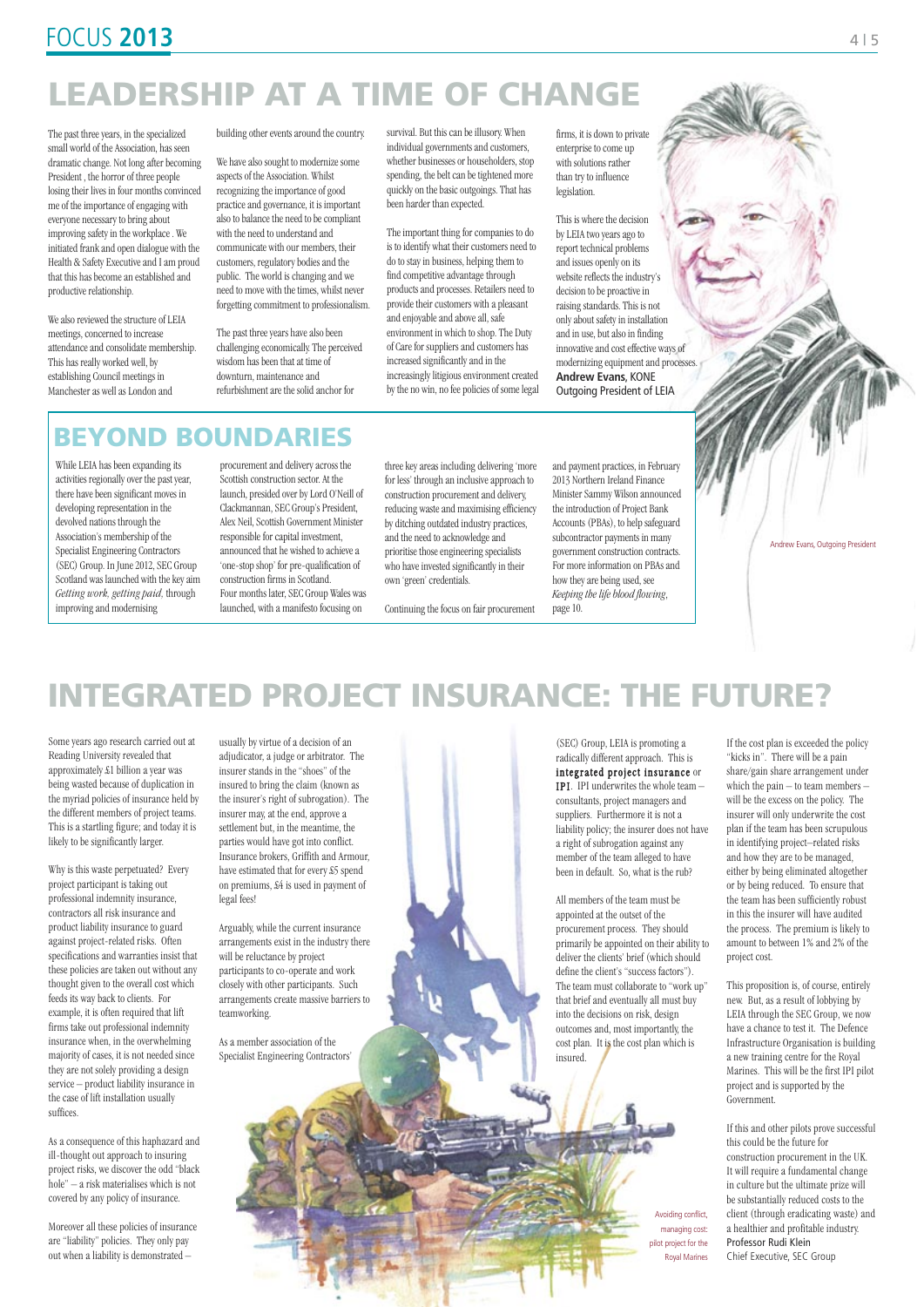Crossrail platforms in both directions at 29 out of 37 stations.

However, judging from a recent court case, there is still considerable room for improvement in some areas. In February 2013, Mark Daniels, a medical student and permanent

When it comes to improving access in transportation, public spaces and the workplace, there is a mixed picture. Transport for London prided itself on providing accessible travel facilities throughout London 2012. Crossrail will be delivering a network designed to



## **FOCUS 2013** 6 | 7

## **INCREASING MOBILITY**

Most people, even those with no particular interest in sport, would acknowledge that London 2012 proved to be a great success, despite ticket purchase frustration, concerns about legacy and the impact on the national economy. The recordbreaking achievements of so many individuals and the impressive facilities, combined with spectacular ceremonies and the contribution of thousands of volunteers, created a tremendous feel good factor. But perhaps the most striking impact was that of the Paralympics which followed. Records were broken for ticket sales, as well as for sporting achievement, leading the IPC President to declare the London 2012 Paralympic Games the greatest ever.

According to research, the Paralympics also had a significant effect on attitudes towards the disabled. In an Ipsos MORI poll, eight in ten (81%) British adults said that Paralympics 2012 had a positive impact on the way disabled people are viewed by the public. Channel 4 revealed that 80% of viewers enjoyed the fact that there were disabled presenters on screen and almost three quarters of the audience (74%) agreed that they enjoyed the matter of fact discussions about disability. The television channel has committed a further £250,000 over the next two years (additional to the £600,000 spent for the Paralympics) to both support and develop the existing disabled presenters across a

Whilst increased funding is welcome, there is concern that whilst the additional money is named for DFG use, it is not ring-fenced and this along with the Localism Act enables local authorities to spend the money how they see fit. Some people believe that those trying to balance budgets in the current challenging economic environment may be under pressure to use the funding in other ways than providing lifts and accessibility equipment provision. Some members of the LEIA Personal Lift Group (PLG) for example, do not see the increase in local authority funding being reflected in increased supply and installation of lifts and accessibility equipment.

As John McSweeney of Terry Lifts puts it, "The funding may be there, but it is difficult to see where it is being spent. We have seen the numbers of steplifts purchased by local authorities drop since last year, yet through floor lifts have remained the same, if not higher. Perhaps it is because decisions are based on what is essential, rather than discretionary, with ease of movement between floors being seen as more important. This can mean that a disabled person can move around inside their home, but may have great difficulty in leaving and returning to it."

Whether the funds are ring fenced or not, a major problem in effective delivery is a lack of resource within local authorities

complexity of the process through the local council system. An assessment by an Occupational Therapist working in social services is followed by means testing by Environmental Health and compliance with the requirements for the grant award. This can take many months".

> Moreover, the cross party raises doubts that current funding for adult care and support can deliver the transformation of services set out in the report. As Craig Pilkington says, "The Paralympics showed what can be achieved with appropriate funding. People are not disabled, it is the environment that is disabling."

disability charity Papworth Trust carried out a survey in 2012 amongst disabled and elderly people. In *Home solutions to our care crisis*, Papworth Trust reported that of its 640 responses, "a quarter of people who had received a DFG had waited more than a year. One respondent said she waited eight years for a DFG and in the end paid for the work herself."

Coventry Council has tried to improve the

range of television genres and to continue to identify new opportunities for disabled talent on-screen.

How does this more positive climate created by the 'Superhuman Paralympians' impact on the day-to-day life of the disabled and less mobile in our society? The Government response has been to increase funding for local authorities. In December 2012, Care and Support Minister Norman Lamb announced an additional £40 million for Disabled Facilities Grants (DFG) in 2012/13, to be shared on an allocated basis to all 326 Local Authorities in England. This funding is in addition to the £180m already allocated to local authorities for DFG by the Department for Communities and Local Government.

Spending money on home adaptations for older and disabled people makes economic sense. According to a report from the London School of Economics in 2012, the Government's annual spend of £270 million on home adaptations is worth more than twice that in health and social care savings and quality of life gains. Increased life expectancy has significantly impacted on our society.

and the application process itself. As Julia Skelton, Director of Professional Operations at the College of Occupational

Councils are supposed to decide on a DFG application within six months and process payment within a year. The

process by creating a central unit to hold its DFG funds, co-ordinate response and to provide equipment, including stairlifts, on lease rather than purchase. This initiative is reducing costs and increasing response times, particularly with its fast passport system for work costing less than £4,000.



Meanwhile significant legislative change is being proposed. The College of Occupational Therapists has been lobbying on the draft Care and Support Bill, which is to replace the Chronically Sick and Disabled Act 1970. "It is unclear where equipment and low cost adaptations sit within the proposed new legislation and also its relationship with the Housing Grants Reconstruction and Regeneration Act which provides for DFGs," says Julia Skelton.

However, there is much emphasis on change 'so that the person is at the centre of the process.' Julia Skelton believes that this may allow service users to have the choice of equipment, rather than the obligation to choose from a local authority list, which could put pressure on manufacturers to improve design.

Craig Pilkingon, of Wessex Lifts, is Chairman of the LEIA Personal Lift Group. "Despite the unstinting efforts of local authority Lift Engineers, Adaptation Officers and Occupational Therapists up and down the country, we are failing to provide disabled people and the elderly improved freedom of movement in and

around their homes. If we are really to effect change and as Julia Skelton states 'put the person at the centre of the process' we need to increase the level of DFG funding, re-instate the Ring Fence and ensure that the people resource is in place to effectively deliver."

But whilst the cross party committee commenting on the draft Care and Support Bill in March 2012 welcomes it for cutting through a complex web of arcane legislation, it is concerned that, "The introduction of a capped cost scheme, which will result in many more people being assessed and entitled to a personal budget, is likely to lead to an increase in disputes and legal challenges."

wheelchair user, accepted an out of court settlement from the owners of a nightclub who refused him entry and made taunting remarks. This is four years after from the landmark case in which the Royal Bank of Scotland had to pay damages to a young wheelchair user and install a platform lift in one of its branches in Sheffield.

 $(0.1)$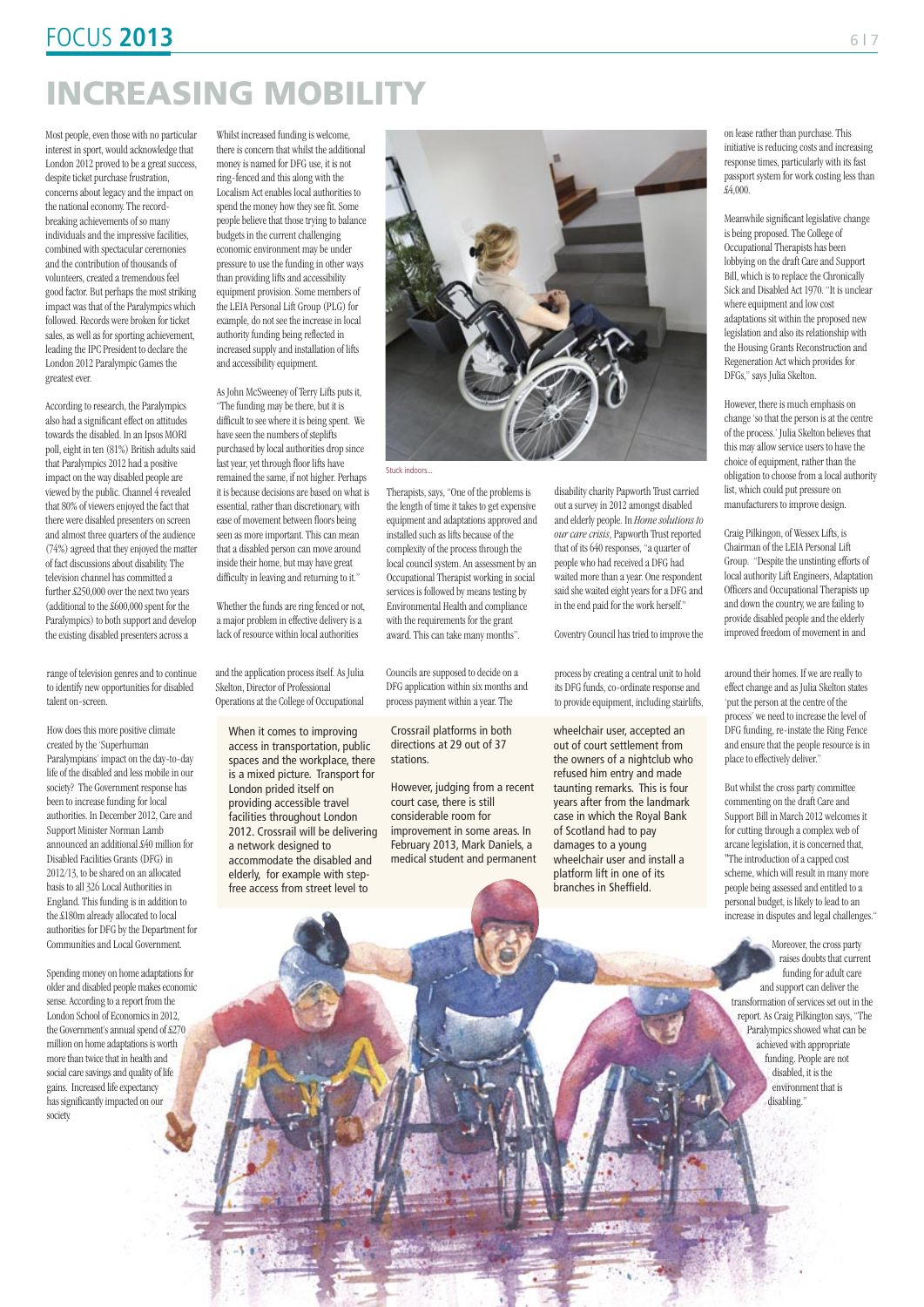Slide from the LEIA Distance Learning presentation

#### **Key elements of the new LEIA course**

- 6 full units covering introduction to lift technology, further lift technology, mechanical systems, electronic systems, electric traction lifts and hydraulic lifts
- 5 half units covering stairlift and escalator technology, safety and contract management (commercial and site contracts)
- l Course material available on CD, memory stick or SD card
- l No need to download course material from the web
- Interactive material; no scrolling to find references
- On-line, open-book Computer Marked Assignments
- l Invigilated End Tests at local computer centres
- **Tutor support through Company contact or mentor, who in** turn can refer to LEIA

#### **MANAGING SAFELY UPDATE**

As part of the revision and improvement of LEIA Distance Learning Units, the material for Managing Safely has been rearranged and made more 'user*‐*friendly' in line with the requirements of IOSH. Lift and escalator specific elements have been retained, including parts that reflect the LEIA Safety Charter principles.

The revised material was submitted to IOSH on 17 December 2012. IOSH's first review on 6 February, has resulted in further work to the book and to the unit delivery, but LEIA are hopeful that this can be done in time for the May start.

Because the presentation of the Course Reference Book has been changed, this will be the only reference necessary for the unit. LEIA will no longer need to provide a copy of the *Principles of Health and Safety at Work*book as previously.

LEIA did not want to compromise the acceptance by IOSH of the revised material, so it was decided that although the End Test will be done online to the same timetable as other Distance Learning units, Managing Safely will continue to be completed by a Project submission on paper, rather than online.

Computer Marked Assignments will still be required by IOSH to ensure that LEIA can be confident that candidates are ready to take the End Test. Candidates' paper submissions will be marked by Agility UK, the company who undertook marking of the previous version of the unit.

#### **NEW SITE SAFETY HANDBOOK**



LEIA has produced a new handbook on site safety practice, in conjunction with the Safety Assessment Federation (SAFED). Designed in a neat, portable format, the handbook can be purchased from LEIA.

The process for gathering Europe-wide statistics for the lift and escalator industry has been completely revised, to create a

system that is not only rigorous but also easier to populate. The European Lift Association (ELA) is replacing the Progetti electronic system with the confidential collection and consolidation of industrial statistics by the ELA Auditor Office in Brussels. LEIA is pleased to report that as part of this new system, the Association has the benefit of coordinating the collection of the industry statistics in a better format from member companies for onward transmission to the ELA Auditor, thus simplifying the process for members. The first report under the new system was presented at the ELA General Assembly in Istanbul on 3 April.

ELA is also determined to expand gathering of accident statistics on a

European basis to improve performance and remain at the forefront of industrial safety. Concerned that too few countries



have participated in the past, ELA stresses that such reporting does not identify companies or accident victims. The table collects information on three categories of accidents (fatal, serious and minor) with a focus on fatal and serious. For fatal accidents, a description of where the accident has taken place is requested (in the shaft, in the car, on landing, in the pit, on the car roof). Even if the real causes of the accident can only be determined much later, it is important to collect data on every fatal accident in each country, even if they have happened on a lift that was not installed by a member of the national association. As ELA says, "The goal is zero accidents," – an aim firmly established in LEIA 's core objectives. See *Managing Safely*, page 8.

## **MEASURING UP**

In the challenging aftermath from the Government's decision to remove University subsidies, resulting in the well-publicised £9000 course fees issue, LEIA carried out a detailed review of how best to deliver its distance learning course in the most cost-effective way for member companies and their workforces. The review also gave LEIA Education and Training Manager Lawrence Dooley the opportunity to identify a number of areas for improvement to the course, which had been delivered by the University of Northampton over a number of years.

As a result, LEIA has taken over the delivery and management of the distance learning course in lift and escalator technology. Phil Andrew, a retired University of Northampton lecturer, assisted with the revamping of the course material to present it in the new format.

One of the most innovative changes is the introduction of three starts in a year. Previously candidates were limited to the academic year format, with full units starting in September and half units in January. As Lawrence Dooley points out, "If you missed the

boat in September or January you had to wait another year before enrolling."

Encouragingly, LEIA had more than 80 applicants wishing to start in January 2013, with the majority undertaking The Introduction to Lift Technology (GT1F3) or The Principles of Lift Technology (GT2F4). Under the old scheme, applicants would not have been able to undertake these units until September. Some applications have been received for a May start, although most of these are for MSH4 IOSH Managing Safely, the course material for which has been revised for LEIA by the Rapid Results College.

Another improvement is a rationalizing of the study unit numbering, which originally implied a progression but which had become unsequential over time, as units were re-numbered or even omitted. Now there is no hierarchy and individuals can choose which to study.

There are also changes regarding accreditation, as a result of new

requirements under the Ofqual

Qualifications Credit Framework. Previously, the 220 hours acquired through taking units GT1F3 and GT2F4 was sufficient for the award of a BTEC Advanced Diploma and a BTEC Professional Diploma respectively, but 370 hours are now required. As a consequence, LEIA has applied to

Lawrence Dooley

## **FOCUS 2013** 8 | 9

# **KEEP YOUR DISTANCE**

awarding body Pearson Work-based Learning for accreditation to award the BTEC Advanced Certificate (rather than Diploma) and BTEC Professional Diploma in Vertical Transportation Technology.

Information about the 'LEIA New Distance Learning Course' has been communicated in the form of a PowerPoint presentation directly to LEIA member companies, at the LEIA Council meeting and to company contacts in a webinar. Feedback from the first webinar on 16 January was very positive and Lawrence Dooley is planning further webinars to inform and promote the new course.

In addition, the presentation, along with demonstration parts of the Course Reference Book and Learning Packages and Computer Marked Assignment linked from the presentation itself, has been circulated to LEIA member companies. The package shows how the new course material has changed from that provided by the University of Northampton, including the crossreferencing interaction between different documents.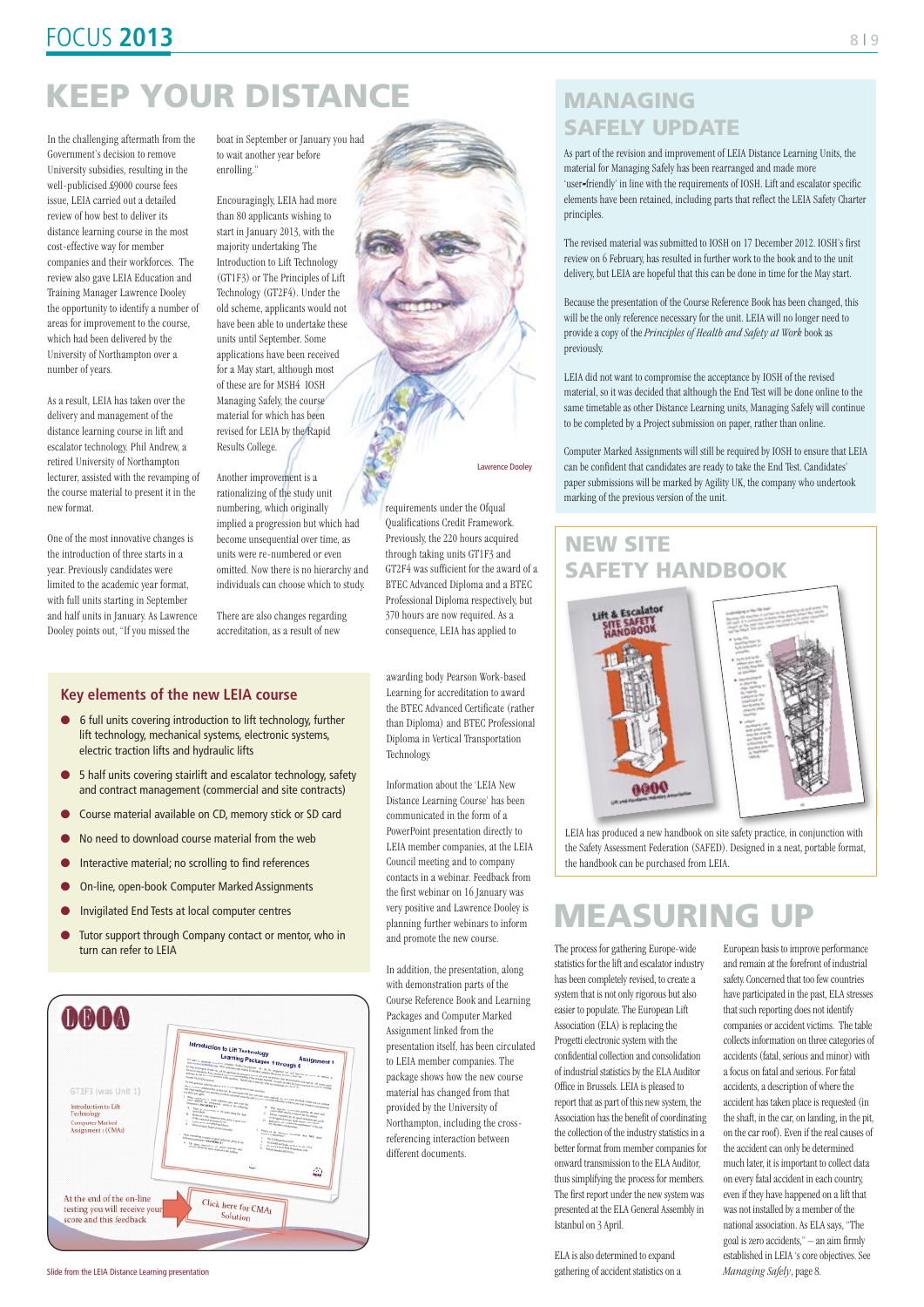## FOCUS **2013**

Encouraging progress is being made to improve payment practices in the construction industry, driven by the commitment of major public sector clients together with lobbying by representative groups such as the Specialist Engineering Contractors (SEC) of which LEIA is a member. At a time of economic pressure, such moves are particularly welcome, to reduce the number of companies in the supply chain failing as cash flow is squeezed.

The Government is aiming to increase efficiency in the public sector by up to 20% by 2015 and as Chloe Smith MP, the Minister for Political and

Constitutional Reform said at an industry lunch in November 2012, "No business can be at its best when it is not being paid properly and by that I mean being paid the amount agreed, for work properly executed, and, just as importantly, in good time. Timely access to cash is critical to the survival of all businesses."

As part of the Government efficiency drive, the construction industry is set to benefit from faster and more secure payments through the use of Project Bank Accounts (PBAs) with £4 billion worth of projects to be awarded through this system by the end of 2014.

A high profile example of PBAs in action is Crossrail, where LEIA members KONE and Otis are installing lifts, incline lifts and escalators. Crossrail uses PBAs for all its Tier One contractors, the monies protected via the creation of a trust that is set up by the employer and contractor, under which each tier of the supply chain are the beneficiaries.

John Mead, Crossrail's programme supply chain manager, is committed to ensuring proper cash flow through the project. He has already identified through daily monitoring of contractors that Tier Two suppliers are paying their obligations more quickly than their own

# **KEEPING THE LIFE BLOOD FLOWING…**

Crossrail is not only pioneering Project Bank Accounts, but also is leading the way on the use of incline lifts to deliver step-free access at two of the major central London stations on its route. Four innovative incline lifts will run alongside escalators at Farringdon and Liverpool Street Crossrail stations, where it is not possible to install vertical lifts. London Underground will also install an incline lift at Greenford station by 2014. LEIA member KONE is the

contractor for the incline lifts, as part of the major contract the company won to install 50 lifts for the new Crossrail stations as well as five lifts for Bank, Greenford and Hammersmith Tube stations.

As Crossrail's procurement director Martin Rowark comments, "The new incline lifts offer an added benefit by allowing groups travelling together to have passengers with wheelchairs, buggies or large baggage to take an incline lift while friends and family take an escalator directly alongside."

Crossrail has also joined forces with London Underground (LU) to secure cost savings through combined purchasing and maintenance agreements, awarding a contract to Otis for over 100 escalators for Crossrail and the Tube network including 57 escalators for the new Crossrail stations in central London. Another objective is to deliver improved reliability and better value through the introduction of a

common industry standard escalator across the Tube network.

The combination of Crossrail and London Underground upgrading is expected to increase transport capacity by 30 per cent over the next 10 years. Crossrail's Martin Rowark says, "Every day millions of passengers on London's transport network are reliant on escalators to get them to and from station platforms. Crossrail will carry over 200 million passengers each year and escalators will play a crucial role in getting passengers into the massive new stations and onto trains that will whisk them across London."

There are over 428 escalators across the Tube network, each escalator operates for 20 hours a day and they are intensively used so need to be built to last. The cost of designing, building and maintaining a single escalator over its 40 year life is around £2.5m. This contract will see up to a 57 per cent capital cost saving per standard escalator.

Gareth Powell, LU's Director of Strategy and Service Development, says, "During the coming years, London Underground and Crossrail will install over 100 new escalators; providing a common industry standard escalator across the Tube network will deliver improved reliability and better value for customers."

are being met by Tier One suppliers. He believes that the current lack of easily available credit is a key factor in withholding payment. "Clients cannot simply assume that because they have paid their bills on time that contractors will be as timely in paying theirs."

John Mead, like Crossrail's procurement director Martin Rowark, brings experience of another major construction project that employed a myriad of contractors and specialists working to high specification - and a critical delivery date. The Olympic

Delivery Authority decided, after considerable debate, not to implement PBAs for London 2012, opting instead for careful monitoring of subcontractor payments and intervening when necessary to minimise the risk of supplier insolvency.

As John Mead says, "Time will tell whether PBAs will help in removing the risk of insolvency more effectively than using than the Dun & Bradstreet Delinquency Score system used at the ODA. But I am adamant that cash flow to and through the supply chain is like blood flow through the body, without it rot sets in and bits begin to die."

LIFTEX International 2013 – at Excel London 22 -23 May - is proving to be the most successful event to date, with virtually all exhibition space sold out well ahead of schedule and strong visitor pre-registration. The decision taken by LEIA two years ago to take more direct control of this important industry exhibition, and the appointment of new event organisers Catalyst Events, has clearly paid off.

In addition to having access to a comprehensive range of exhibitors, visitors can attend seminar sessions providing valuable insights into current practice and topical issues. They will have the opportunity to listen to, and question, leading industry figures about matters ranging from the impact of new standards through health and safety to increasing customer satisfaction. Visitors will also hear an overview of the key elements of LEIA's new Code of Practice for Maintenance.

**Day One, Wednesday 22 May: Regulations and standards.**

Ian Jones will give a preview of the key changes in the new lift safety standards, which will be introduced by

EN 81-20 and EN 81-50 due for publication in 2014. These will have a profound impact on the specification, building interface and design of new lifts. Ian Jones is convenor of TC10, the technical committee responsible for lifts within the European Standards Committee, which is writing the new lift design standards.

Robert Cooper, of the Health & Safety Executive (HSE), will provide an update on HSE's activities together with an overview of current issues ranging from control of unlocking keys

#### **STANDBY FOR LIFTEX!** Keep safe, manage better, stay legal

by owners and training in release procedures to Fee for Intervention and HSE surveillance activities.

A guest speaker from the London Fire Brigade will talk about the use, maintenance and modernisation of firefighting lifts. The use of lifts in the event of fire is always topical since there have been a number of significant changes in standards and regulations in recent years.

#### **Day 2, Thursday 23 May: Maintenance**

Ish Buckingham, editor of Elevation, will chair the session that features views of the maintenance market from a range of speakers.

 , of independent specialist engineers LECS, will give us a consultant's perspective and also share his distinctive thoughts on how training and safety in the maintenance sector could be improved.

David Warr, of Titan Elevators, will give the contractor's perspective, particularly in how to improve service by aligning more closely with clients' interests. Read more about his thoughts

as newly appointed LEIA President in *Engineering for the futur*e. page 3

> Finally, LEIA's Technical Director Nick Mellor will present an overview of its forthcoming Code of Practice for

Maintenance, reflecting the Association's long commitment to quality, service levels and training in the industry.



#### www.liftex2013.com



Architects impression of elevators at Liverpool Street station and inset a diagram of the Crossrail incline lift